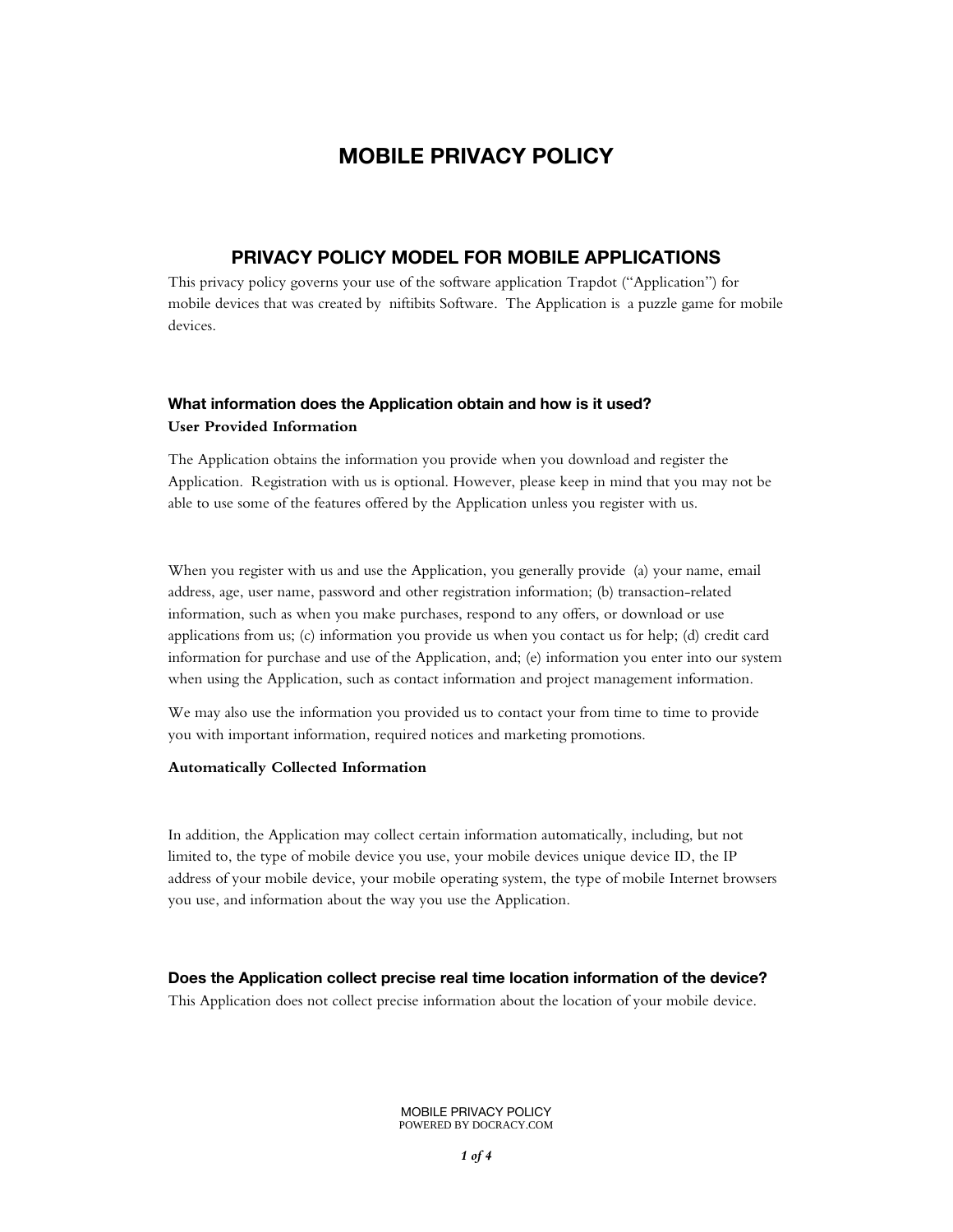## **Do third parties see and/or have access to information obtained by the Application?**

Only aggregated, anonymized data is periodically transmitted to external services to help us improve the Application and our service. We will share your information with third parties only in the ways that are described in this privacy statement.

We may disclose User Provided and Automatically Collected Information:

- as required by law, such as to comply with a subpoena, or similar legal process;
- when we believe in good faith that disclosure is necessary to protect our rights, protect your safety or the safety of others, investigate fraud, or respond to a government request;
- with our trusted services providers who work on our behalf, do not have an independent use of the information we disclose to them, and have agreed to adhere to the rules set forth in this privacy statement.
- if niftibits Software is involved in a merger, acquisition, or sale of all or a portion of its assets, you will be notified via email and/or a prominent notice on our Web site of any change in ownership or uses of this information, as well as any choices you may have regarding this information.

#### **What are my opt-out rights?**

You can stop all collection of information by the Application easily by uninstalling the Application. You may use the standard uninstall processes as may be available as part of your mobile device or via the mobile application marketplace or network. You can also request to opt-out via email, at .

#### **Data Retention Policy, Managing Your Information**

We will retain User Provided data for as long as you use the Application and for a reasonable time thereafter. We will retain Automatically Collected information for up to 24 months and thereafter may store it in aggregate. If you'd like us to delete User Provided Data that you have provided via the Application, please contact us at privacy@niftibits.comand we will respond in a reasonable time. Please note that some or all of the User Provided Data may be required in order for the Application to function properly.

#### **Children**

We do not use the Application to knowingly solicit data from or market to children under the age of 13. If a parent or guardian becomes aware that his or her child has provided us with information without their consent, he or she should contact us at privacy@niftibits.com. We will delete such